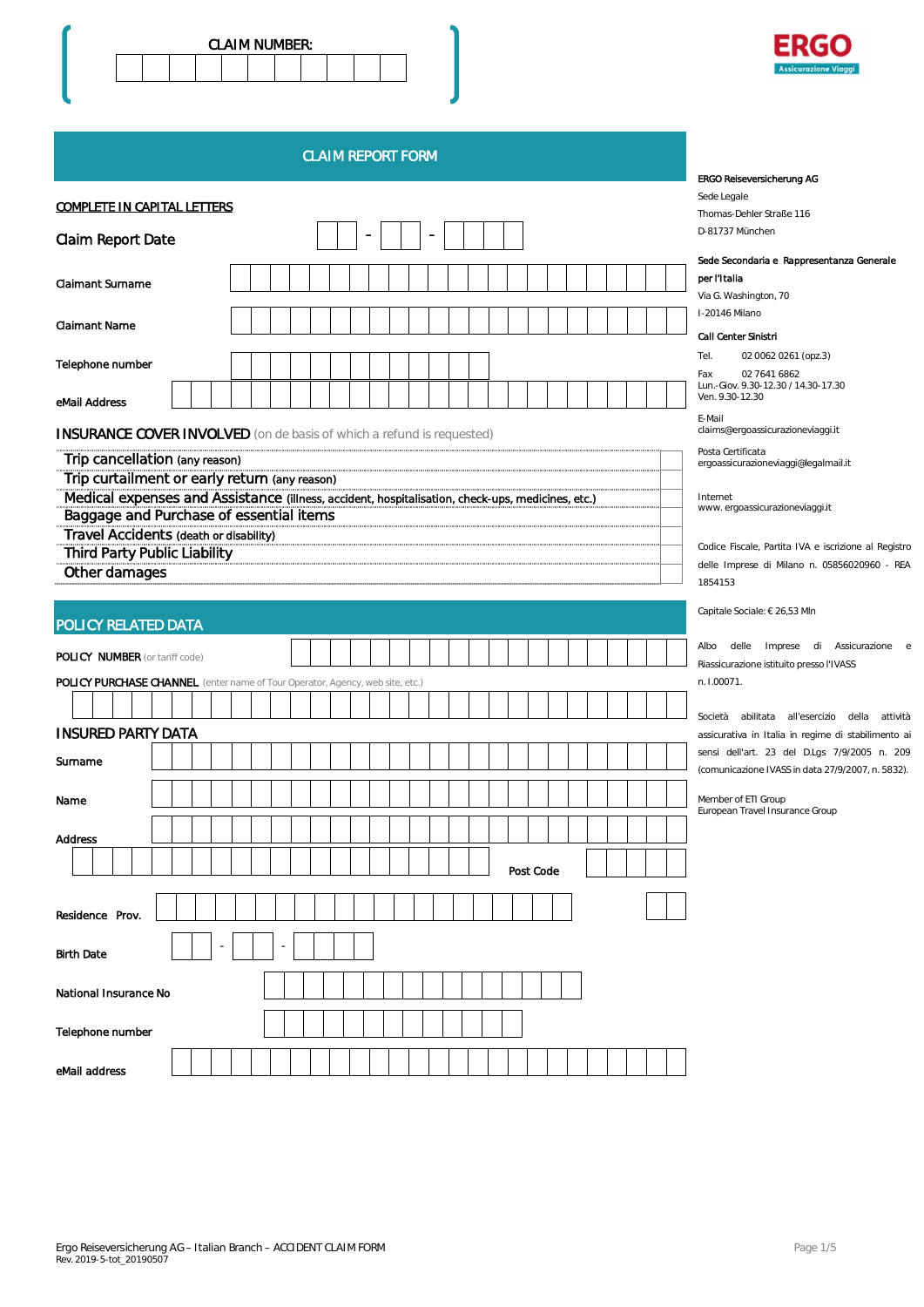

# PERSONAL DATA OF INSURED PARTIES WITH SAME POLICY

|    | <b>SURNAME</b> | <b>NAME</b> | <b>BIRTH DATE</b> |
|----|----------------|-------------|-------------------|
|    |                |             |                   |
| ົ  |                |             |                   |
| 3  |                |             |                   |
|    |                |             |                   |
| 5  |                |             |                   |
| o  |                |             |                   |
|    |                |             |                   |
| 8  |                |             |                   |
| 9  |                |             |                   |
| 10 |                |             |                   |
| 11 |                |             |                   |
| 12 |                |             |                   |

# TRIP RELATED DATA

| TOURIST SERVICE PROVIDER (enter the name of the Tour Operator, Agency, web site etc. or indicate "ORGANISED BY YOU") |                                                                          |                                 |  |  |  |  |  |  |  |  |  |  |  |  |                         |  |                 |  |  |  |    |  |  |                          |  |  |                      |            |  |  |               |  |  |  |  |        |  |  |  |  |  |  |  |  |
|----------------------------------------------------------------------------------------------------------------------|--------------------------------------------------------------------------|---------------------------------|--|--|--|--|--|--|--|--|--|--|--|--|-------------------------|--|-----------------|--|--|--|----|--|--|--------------------------|--|--|----------------------|------------|--|--|---------------|--|--|--|--|--------|--|--|--|--|--|--|--|--|
|                                                                                                                      |                                                                          |                                 |  |  |  |  |  |  |  |  |  |  |  |  |                         |  |                 |  |  |  |    |  |  |                          |  |  |                      |            |  |  |               |  |  |  |  |        |  |  |  |  |  |  |  |  |
|                                                                                                                      |                                                                          | <b>BOOKING DATE</b>             |  |  |  |  |  |  |  |  |  |  |  |  |                         |  | TRIP START DATE |  |  |  |    |  |  |                          |  |  |                      |            |  |  | TRIP END DATE |  |  |  |  |        |  |  |  |  |  |  |  |  |
|                                                                                                                      |                                                                          |                                 |  |  |  |  |  |  |  |  |  |  |  |  |                         |  |                 |  |  |  | L. |  |  |                          |  |  |                      |            |  |  |               |  |  |  |  | $\sim$ |  |  |  |  |  |  |  |  |
|                                                                                                                      |                                                                          |                                 |  |  |  |  |  |  |  |  |  |  |  |  | <b>ACTUAL DEPARTURE</b> |  |                 |  |  |  |    |  |  |                          |  |  | <b>ACTUAL RETURN</b> |            |  |  |               |  |  |  |  |        |  |  |  |  |  |  |  |  |
|                                                                                                                      |                                                                          |                                 |  |  |  |  |  |  |  |  |  |  |  |  |                         |  |                 |  |  |  |    |  |  |                          |  |  |                      |            |  |  |               |  |  |  |  |        |  |  |  |  |  |  |  |  |
| <b>DESTINATION / ITINERARY</b>                                                                                       |                                                                          |                                 |  |  |  |  |  |  |  |  |  |  |  |  |                         |  |                 |  |  |  |    |  |  |                          |  |  |                      |            |  |  |               |  |  |  |  |        |  |  |  |  |  |  |  |  |
|                                                                                                                      |                                                                          |                                 |  |  |  |  |  |  |  |  |  |  |  |  |                         |  |                 |  |  |  |    |  |  |                          |  |  |                      |            |  |  |               |  |  |  |  |        |  |  |  |  |  |  |  |  |
|                                                                                                                      |                                                                          |                                 |  |  |  |  |  |  |  |  |  |  |  |  |                         |  |                 |  |  |  |    |  |  |                          |  |  |                      |            |  |  |               |  |  |  |  |        |  |  |  |  |  |  |  |  |
| TYPE OF TRIP/TRANSPORT                                                                                               |                                                                          |                                 |  |  |  |  |  |  |  |  |  |  |  |  |                         |  |                 |  |  |  |    |  |  |                          |  |  |                      |            |  |  |               |  |  |  |  |        |  |  |  |  |  |  |  |  |
|                                                                                                                      | Hotel/Resort<br>Ship                                                     |                                 |  |  |  |  |  |  |  |  |  |  |  |  |                         |  |                 |  |  |  |    |  |  |                          |  |  |                      |            |  |  |               |  |  |  |  |        |  |  |  |  |  |  |  |  |
|                                                                                                                      | <b>Holiday Home</b><br>Coach<br>Own Home<br>Train                        |                                 |  |  |  |  |  |  |  |  |  |  |  |  |                         |  |                 |  |  |  |    |  |  |                          |  |  |                      |            |  |  |               |  |  |  |  |        |  |  |  |  |  |  |  |  |
|                                                                                                                      | Plane<br>Own means of Transport                                          |                                 |  |  |  |  |  |  |  |  |  |  |  |  |                         |  |                 |  |  |  |    |  |  |                          |  |  |                      |            |  |  |               |  |  |  |  |        |  |  |  |  |  |  |  |  |
| Other                                                                                                                |                                                                          |                                 |  |  |  |  |  |  |  |  |  |  |  |  |                         |  |                 |  |  |  |    |  |  |                          |  |  |                      |            |  |  |               |  |  |  |  |        |  |  |  |  |  |  |  |  |
|                                                                                                                      |                                                                          |                                 |  |  |  |  |  |  |  |  |  |  |  |  |                         |  |                 |  |  |  |    |  |  |                          |  |  |                      |            |  |  |               |  |  |  |  |        |  |  |  |  |  |  |  |  |
|                                                                                                                      |                                                                          |                                 |  |  |  |  |  |  |  |  |  |  |  |  |                         |  |                 |  |  |  |    |  |  |                          |  |  |                      |            |  |  |               |  |  |  |  |        |  |  |  |  |  |  |  |  |
|                                                                                                                      |                                                                          |                                 |  |  |  |  |  |  |  |  |  |  |  |  |                         |  |                 |  |  |  |    |  |  |                          |  |  |                      |            |  |  |               |  |  |  |  |        |  |  |  |  |  |  |  |  |
|                                                                                                                      | <b>CLAIM RELATED DATA</b>                                                |                                 |  |  |  |  |  |  |  |  |  |  |  |  |                         |  |                 |  |  |  |    |  |  |                          |  |  |                      |            |  |  |               |  |  |  |  |        |  |  |  |  |  |  |  |  |
| <b>ACCIDENT EVENT DATE</b>                                                                                           |                                                                          |                                 |  |  |  |  |  |  |  |  |  |  |  |  |                         |  |                 |  |  |  |    |  |  | $\overline{\phantom{a}}$ |  |  |                      |            |  |  |               |  |  |  |  |        |  |  |  |  |  |  |  |  |
| BRIEF DESCRIPTION OF THE EVENT (cause, events, symptoms, dates, etc)                                                 |                                                                          |                                 |  |  |  |  |  |  |  |  |  |  |  |  |                         |  |                 |  |  |  |    |  |  |                          |  |  |                      |            |  |  |               |  |  |  |  |        |  |  |  |  |  |  |  |  |
|                                                                                                                      |                                                                          |                                 |  |  |  |  |  |  |  |  |  |  |  |  |                         |  |                 |  |  |  |    |  |  |                          |  |  |                      |            |  |  |               |  |  |  |  |        |  |  |  |  |  |  |  |  |
|                                                                                                                      |                                                                          |                                 |  |  |  |  |  |  |  |  |  |  |  |  |                         |  |                 |  |  |  |    |  |  |                          |  |  |                      |            |  |  |               |  |  |  |  |        |  |  |  |  |  |  |  |  |
|                                                                                                                      |                                                                          |                                 |  |  |  |  |  |  |  |  |  |  |  |  |                         |  |                 |  |  |  |    |  |  |                          |  |  |                      |            |  |  |               |  |  |  |  |        |  |  |  |  |  |  |  |  |
|                                                                                                                      |                                                                          |                                 |  |  |  |  |  |  |  |  |  |  |  |  |                         |  |                 |  |  |  |    |  |  |                          |  |  |                      |            |  |  |               |  |  |  |  |        |  |  |  |  |  |  |  |  |
|                                                                                                                      |                                                                          |                                 |  |  |  |  |  |  |  |  |  |  |  |  |                         |  |                 |  |  |  |    |  |  |                          |  |  |                      |            |  |  |               |  |  |  |  |        |  |  |  |  |  |  |  |  |
|                                                                                                                      |                                                                          |                                 |  |  |  |  |  |  |  |  |  |  |  |  |                         |  |                 |  |  |  |    |  |  |                          |  |  |                      |            |  |  |               |  |  |  |  |        |  |  |  |  |  |  |  |  |
|                                                                                                                      | IN THE EVENT OF REFUND OF MEDICAL EXPENSES AND ASSISTANCE                |                                 |  |  |  |  |  |  |  |  |  |  |  |  |                         |  |                 |  |  |  |    |  |  |                          |  |  |                      |            |  |  |               |  |  |  |  |        |  |  |  |  |  |  |  |  |
|                                                                                                                      |                                                                          |                                 |  |  |  |  |  |  |  |  |  |  |  |  |                         |  |                 |  |  |  |    |  |  |                          |  |  |                      |            |  |  | <b>NO</b>     |  |  |  |  |        |  |  |  |  |  |  |  |  |
|                                                                                                                      | HAVE YOU ALREADY CONTACTED THE OPERATION CENTER?<br>YES<br>IF YES, WHEN? |                                 |  |  |  |  |  |  |  |  |  |  |  |  |                         |  |                 |  |  |  |    |  |  |                          |  |  |                      |            |  |  |               |  |  |  |  |        |  |  |  |  |  |  |  |  |
|                                                                                                                      |                                                                          |                                 |  |  |  |  |  |  |  |  |  |  |  |  |                         |  |                 |  |  |  |    |  |  |                          |  |  |                      |            |  |  |               |  |  |  |  |        |  |  |  |  |  |  |  |  |
|                                                                                                                      |                                                                          | HAVE YOU ALREADY BEEN ASSISTED? |  |  |  |  |  |  |  |  |  |  |  |  |                         |  |                 |  |  |  |    |  |  |                          |  |  |                      | <b>YES</b> |  |  | <b>NO</b>     |  |  |  |  |        |  |  |  |  |  |  |  |  |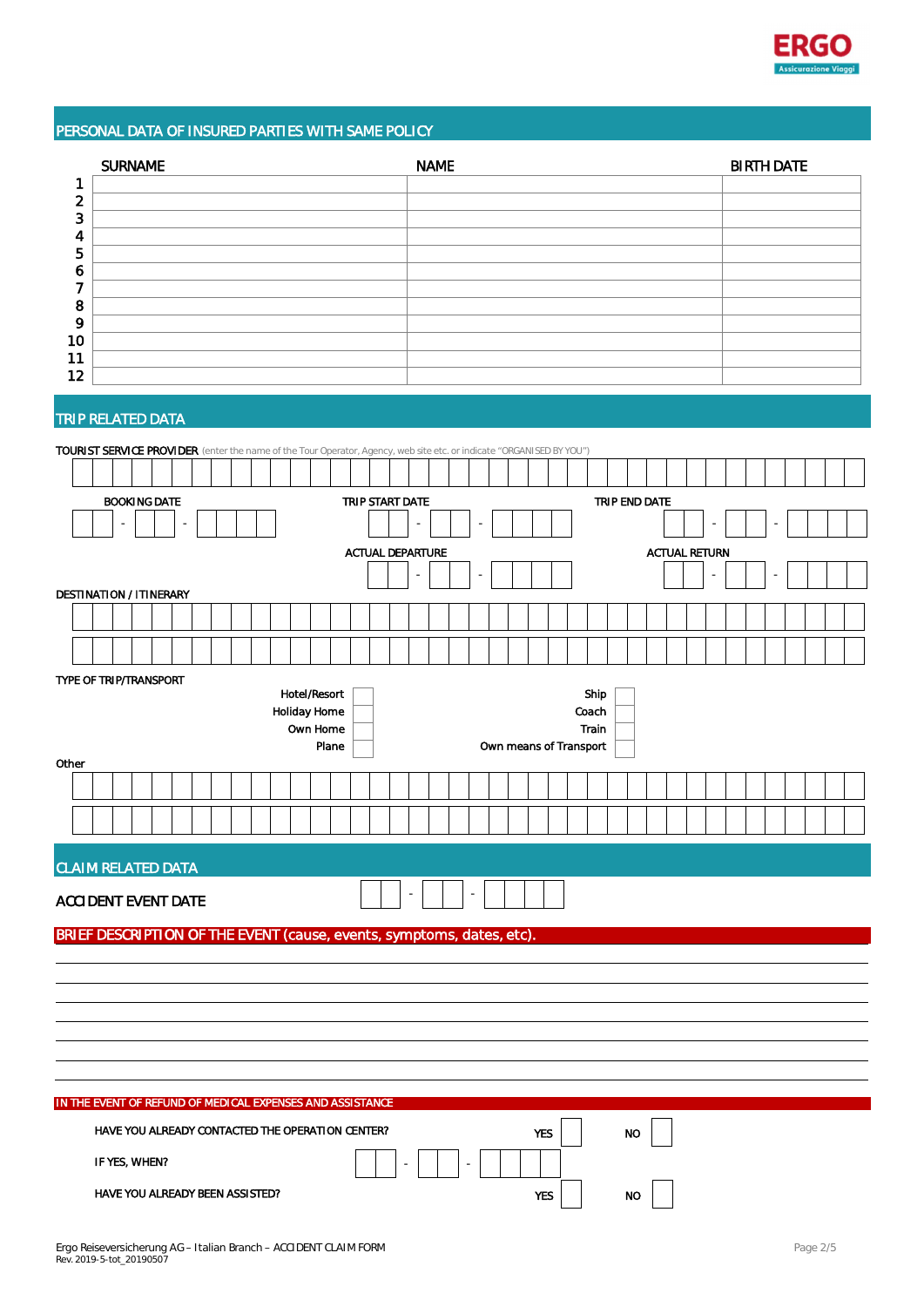

#### DOCUMENTS TO ENCLOSE IN THE EVENT OF CANCELLATION AND TRIP CURTAILMENT

|   | fick if included                                                                   |
|---|------------------------------------------------------------------------------------|
|   | ERGO Assicurazione Viaggi policy certificate                                       |
| 2 | Documents relating to the trip/services booked                                     |
| 3 | Invoice for cancelling trip/services booked indicating penalty applied             |
| 4 | Invoice applying penalty resulting from trip curtailment                           |
| 5 | Medical certificates if cancellation is due to illness, injury, disability, etc.   |
| 6 | Death certificate if cancellation is due to the insured's death or related persons |
|   | Documents relating to cause of cancellation if not due to illness                  |
|   |                                                                                    |

### IN THE EVENT OF REFUND OF MEDICAL EXPENSES AND ASSISTANCE

| ERGO Assicurazione Viaggi policy certificate    |
|-------------------------------------------------|
| Documents relating to the trip/services booked  |
| Medical documents issued by the hospital        |
| Invoice/receipts relating to expenses sustained |
| Payment receipts                                |
| Any third party refunds                         |

#### IN THE EVENT OF BAGGAGE AND PURCHASE OF ESSENTIAL ITEMS

| ERGO Assicurazione Viaggi policy certificate                                                 |
|----------------------------------------------------------------------------------------------|
| Documents relating to the trip/services booked                                               |
| Document reporting loss to the competent authorities                                         |
| Original P.I.R. *                                                                            |
| ost baggage document                                                                         |
| Baggage return receipt                                                                       |
| Receipts for items stolen/lost                                                               |
| Receipts for essentisl items purchased                                                       |
| Dreparty Irrogularity Departy Last or demaged beganners report issued by Airport Authorities |

# \* Property Irregularity Report: lost or damaged baggage report issued by Airport Authorities

#### IN THE EVENT OF ACCIDENTS DURING THE TRIP (DEATH/DISABILITY)

| ERGO Assicurazione Viaggi policy certificate     |
|--------------------------------------------------|
| Documents relating to the trip/services booked   |
| Any reports issued by the police                 |
| Medical documents issued by the hospital/A&E     |
| Invoices/receipts relating to expenses sustained |

#### IN THE EVENT OF PUBLIC LIABILITY

## Tick if included 1 | ERGO Assicurazione Viaggi policy certificate <sup>2</sup> Documents relating to the trip/services booked<br><sup>3</sup> Personal data of iniured party 3 Personal data of injured party<br>4 Any witness reports 4 Any witness reports<br>5 Any documents rela 5 Any documents relating to damage caused<br>6 Amount of damage caused 6 Amount of damage caused<br>7 Police report 7 Police report

#### IN THE EVENT OF REFUND FOR OTHER EVENTS OR DAMAGE SUFFERED

|   | Tick if included                                               |  |
|---|----------------------------------------------------------------|--|
|   | ERGO Assicurazione Viaggi policy certificate                   |  |
| っ | Documents relating to the trip/services booked                 |  |
|   | Any documents proving damage suffered and request for a refund |  |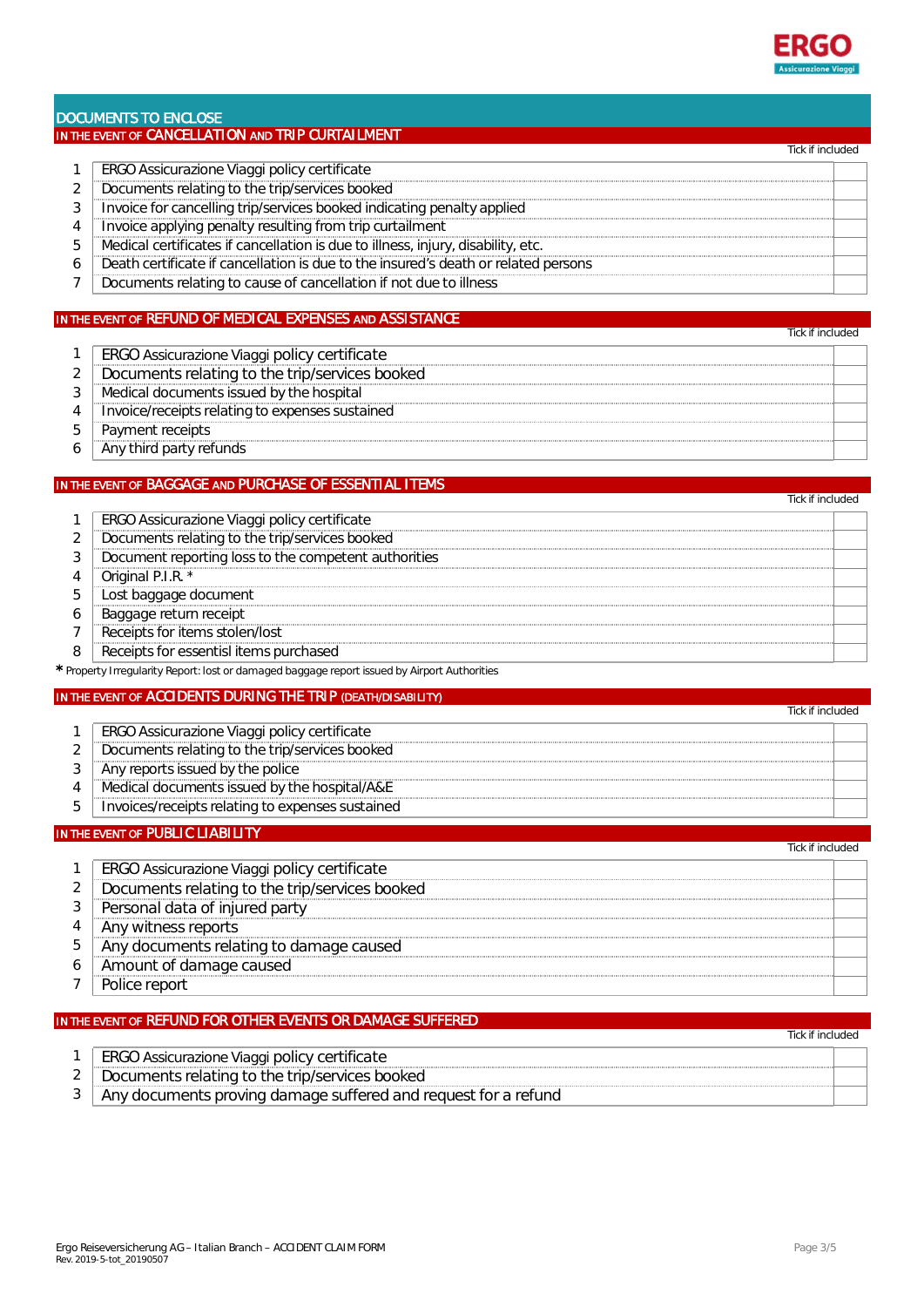

#### LIST OF EXPENSES INCURRED AND RELATIVE RECEIPTS

Please enclose originals of all receipts, medical prescriptions, medical or hospital invoices or any other documents proving the costs sustained (in the event of partial refund from other insurance companies please enclose a copy of the relative notice)

| <b>LIST OF EXPENSES INCURRED</b>                                                                               |  |  |  |  |  |  |                   |  |  |                                  |                                          |          |                 |      |         |                                |  |  |                       |  |  |  |           |  |  |           |  |
|----------------------------------------------------------------------------------------------------------------|--|--|--|--|--|--|-------------------|--|--|----------------------------------|------------------------------------------|----------|-----------------|------|---------|--------------------------------|--|--|-----------------------|--|--|--|-----------|--|--|-----------|--|
| TYPE OF RECEIPT<br>(invoices, receipts, travel agreements, etc.)                                               |  |  |  |  |  |  | <b>ISSUE DATE</b> |  |  | <b>COST IN</b><br><b>FOREIGN</b> |                                          |          | <b>EXCHANGE</b> | RATE |         | <b>COST IN</b><br><b>EUROS</b> |  |  | <b>DIRCET PAYMENT</b> |  |  |  |           |  |  |           |  |
|                                                                                                                |  |  |  |  |  |  |                   |  |  |                                  |                                          | CURRENCY |                 |      | APPLIED |                                |  |  |                       |  |  |  | <b>SI</b> |  |  | <b>NO</b> |  |
| $\mathbf{1}$                                                                                                   |  |  |  |  |  |  |                   |  |  |                                  |                                          |          |                 |      |         |                                |  |  |                       |  |  |  |           |  |  |           |  |
| $\overline{2}$                                                                                                 |  |  |  |  |  |  |                   |  |  |                                  |                                          |          |                 |      |         |                                |  |  |                       |  |  |  |           |  |  |           |  |
| $\sqrt{3}$                                                                                                     |  |  |  |  |  |  |                   |  |  |                                  |                                          |          |                 |      |         |                                |  |  |                       |  |  |  |           |  |  |           |  |
| $\overline{4}$                                                                                                 |  |  |  |  |  |  |                   |  |  |                                  |                                          |          |                 |      |         |                                |  |  |                       |  |  |  |           |  |  |           |  |
| $\overline{5}$                                                                                                 |  |  |  |  |  |  |                   |  |  |                                  |                                          |          |                 |      |         |                                |  |  |                       |  |  |  |           |  |  |           |  |
| 6                                                                                                              |  |  |  |  |  |  |                   |  |  |                                  |                                          |          |                 |      |         |                                |  |  |                       |  |  |  |           |  |  |           |  |
| $\overline{7}$                                                                                                 |  |  |  |  |  |  |                   |  |  |                                  |                                          |          |                 |      |         |                                |  |  |                       |  |  |  |           |  |  |           |  |
| 8                                                                                                              |  |  |  |  |  |  |                   |  |  |                                  |                                          |          |                 |      |         |                                |  |  |                       |  |  |  |           |  |  |           |  |
| 9                                                                                                              |  |  |  |  |  |  |                   |  |  |                                  |                                          |          |                 |      |         |                                |  |  |                       |  |  |  |           |  |  |           |  |
| 10                                                                                                             |  |  |  |  |  |  |                   |  |  |                                  |                                          |          |                 |      |         |                                |  |  |                       |  |  |  |           |  |  |           |  |
| 11                                                                                                             |  |  |  |  |  |  |                   |  |  |                                  |                                          |          |                 |      |         |                                |  |  |                       |  |  |  |           |  |  |           |  |
| $\overline{12}$                                                                                                |  |  |  |  |  |  |                   |  |  |                                  |                                          |          |                 |      |         |                                |  |  |                       |  |  |  |           |  |  |           |  |
| 13                                                                                                             |  |  |  |  |  |  |                   |  |  |                                  |                                          |          |                 |      |         |                                |  |  |                       |  |  |  |           |  |  |           |  |
| 14                                                                                                             |  |  |  |  |  |  |                   |  |  |                                  |                                          |          |                 |      |         |                                |  |  |                       |  |  |  |           |  |  |           |  |
| 15                                                                                                             |  |  |  |  |  |  |                   |  |  |                                  |                                          |          |                 |      |         |                                |  |  |                       |  |  |  |           |  |  |           |  |
| 16                                                                                                             |  |  |  |  |  |  |                   |  |  |                                  |                                          |          |                 |      |         |                                |  |  |                       |  |  |  |           |  |  |           |  |
| 17                                                                                                             |  |  |  |  |  |  |                   |  |  |                                  |                                          |          |                 |      |         |                                |  |  |                       |  |  |  |           |  |  |           |  |
| $\overline{18}$                                                                                                |  |  |  |  |  |  |                   |  |  |                                  |                                          |          |                 |      |         |                                |  |  |                       |  |  |  |           |  |  |           |  |
| $\overline{19}$                                                                                                |  |  |  |  |  |  |                   |  |  |                                  |                                          |          |                 |      |         |                                |  |  |                       |  |  |  |           |  |  |           |  |
| 20                                                                                                             |  |  |  |  |  |  |                   |  |  |                                  |                                          |          |                 |      |         |                                |  |  |                       |  |  |  |           |  |  |           |  |
|                                                                                                                |  |  |  |  |  |  |                   |  |  |                                  |                                          |          |                 |      |         |                                |  |  |                       |  |  |  |           |  |  |           |  |
| <b>ANY OTHER INSURANCE COVER</b><br>Do you have any other insurance policies covering the event reported here? |  |  |  |  |  |  |                   |  |  |                                  |                                          |          |                 |      |         |                                |  |  |                       |  |  |  |           |  |  |           |  |
|                                                                                                                |  |  |  |  |  |  |                   |  |  |                                  |                                          |          |                 |      |         |                                |  |  |                       |  |  |  |           |  |  |           |  |
|                                                                                                                |  |  |  |  |  |  |                   |  |  | <b>YES</b>                       |                                          |          | <b>NO</b>       |      |         |                                |  |  |                       |  |  |  |           |  |  |           |  |
| <b>INSURANCE COMPANY</b>                                                                                       |  |  |  |  |  |  |                   |  |  |                                  |                                          |          |                 |      |         |                                |  |  |                       |  |  |  |           |  |  |           |  |
|                                                                                                                |  |  |  |  |  |  |                   |  |  |                                  |                                          |          |                 |      |         |                                |  |  |                       |  |  |  |           |  |  |           |  |
| POLICY NUMBER                                                                                                  |  |  |  |  |  |  |                   |  |  |                                  |                                          |          |                 |      |         |                                |  |  |                       |  |  |  |           |  |  |           |  |
|                                                                                                                |  |  |  |  |  |  |                   |  |  |                                  |                                          |          |                 |      |         |                                |  |  |                       |  |  |  |           |  |  |           |  |
| Documents to enclose in the event of other insurance cover:                                                    |  |  |  |  |  |  |                   |  |  |                                  |                                          |          |                 |      |         |                                |  |  |                       |  |  |  |           |  |  |           |  |
|                                                                                                                |  |  |  |  |  |  |                   |  |  |                                  |                                          |          |                 |      |         |                                |  |  |                       |  |  |  |           |  |  |           |  |
| Insurance Certificate<br>of Company involved                                                                   |  |  |  |  |  |  |                   |  |  |                                  | Policy conditions<br>of Company involved |          |                 |      |         |                                |  |  |                       |  |  |  |           |  |  |           |  |
| <b>BANK DETAILS</b>                                                                                            |  |  |  |  |  |  |                   |  |  |                                  |                                          |          |                 |      |         |                                |  |  |                       |  |  |  |           |  |  |           |  |
| Name of account holder<br>(parent/guardian if a minor)                                                         |  |  |  |  |  |  |                   |  |  |                                  |                                          |          |                 |      |         |                                |  |  |                       |  |  |  |           |  |  |           |  |
| <b>Bank name/City</b>                                                                                          |  |  |  |  |  |  |                   |  |  |                                  |                                          |          |                 |      |         |                                |  |  |                       |  |  |  |           |  |  |           |  |
|                                                                                                                |  |  |  |  |  |  |                   |  |  |                                  |                                          |          |                 |      |         |                                |  |  |                       |  |  |  |           |  |  |           |  |
| <b>IBAN</b> code                                                                                               |  |  |  |  |  |  |                   |  |  |                                  |                                          |          |                 |      |         |                                |  |  |                       |  |  |  |           |  |  |           |  |
|                                                                                                                |  |  |  |  |  |  |                   |  |  |                                  |                                          |          |                 |      |         |                                |  |  |                       |  |  |  |           |  |  |           |  |
| <b>BIC/SWIFT code</b>                                                                                          |  |  |  |  |  |  |                   |  |  |                                  |                                          |          |                 |      |         |                                |  |  |                       |  |  |  |           |  |  |           |  |